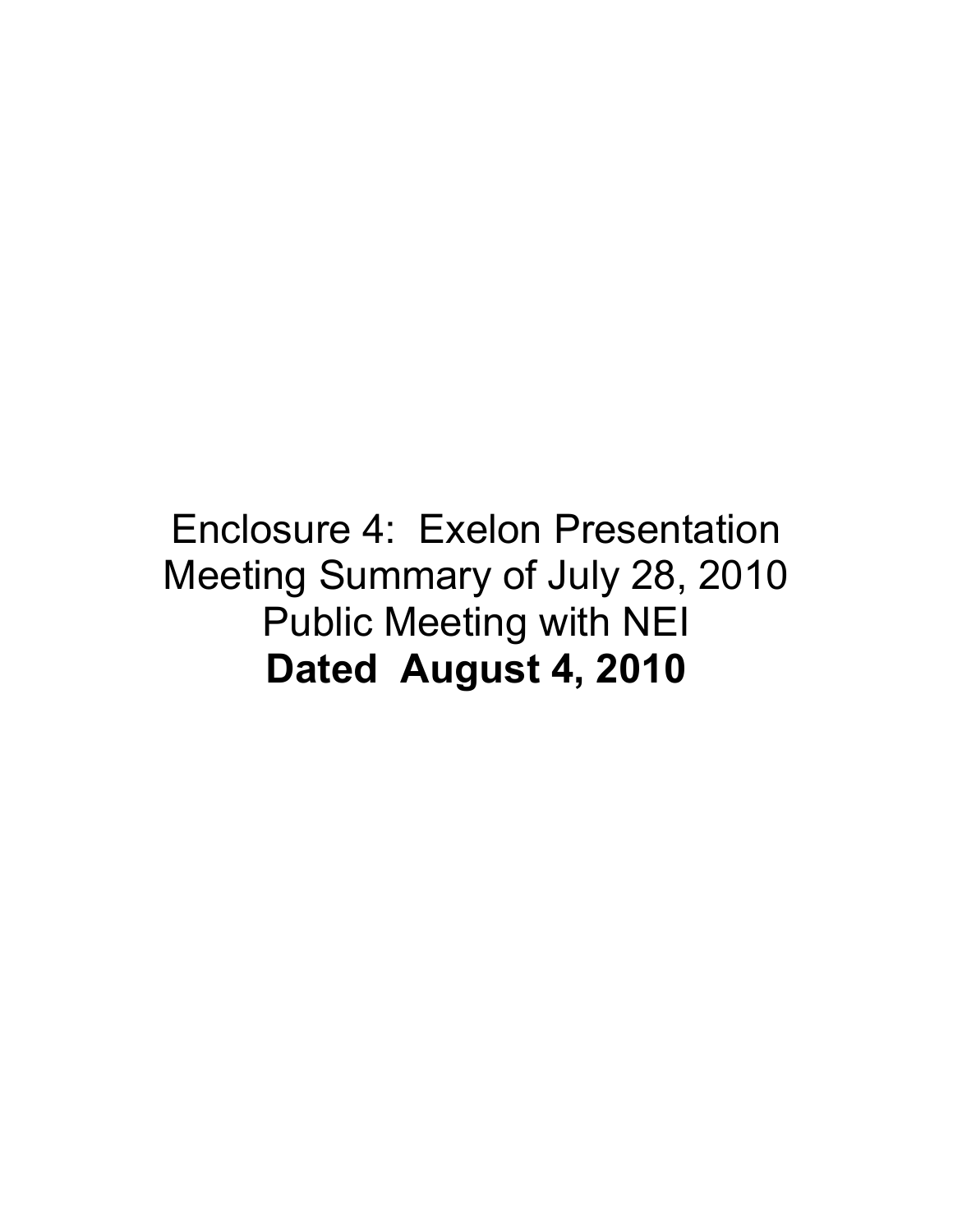

## **Braidwood Nuclear Safety Culture Pilot**

## **Ron Gaston Regulatory Assurance Manager July 28, 2010**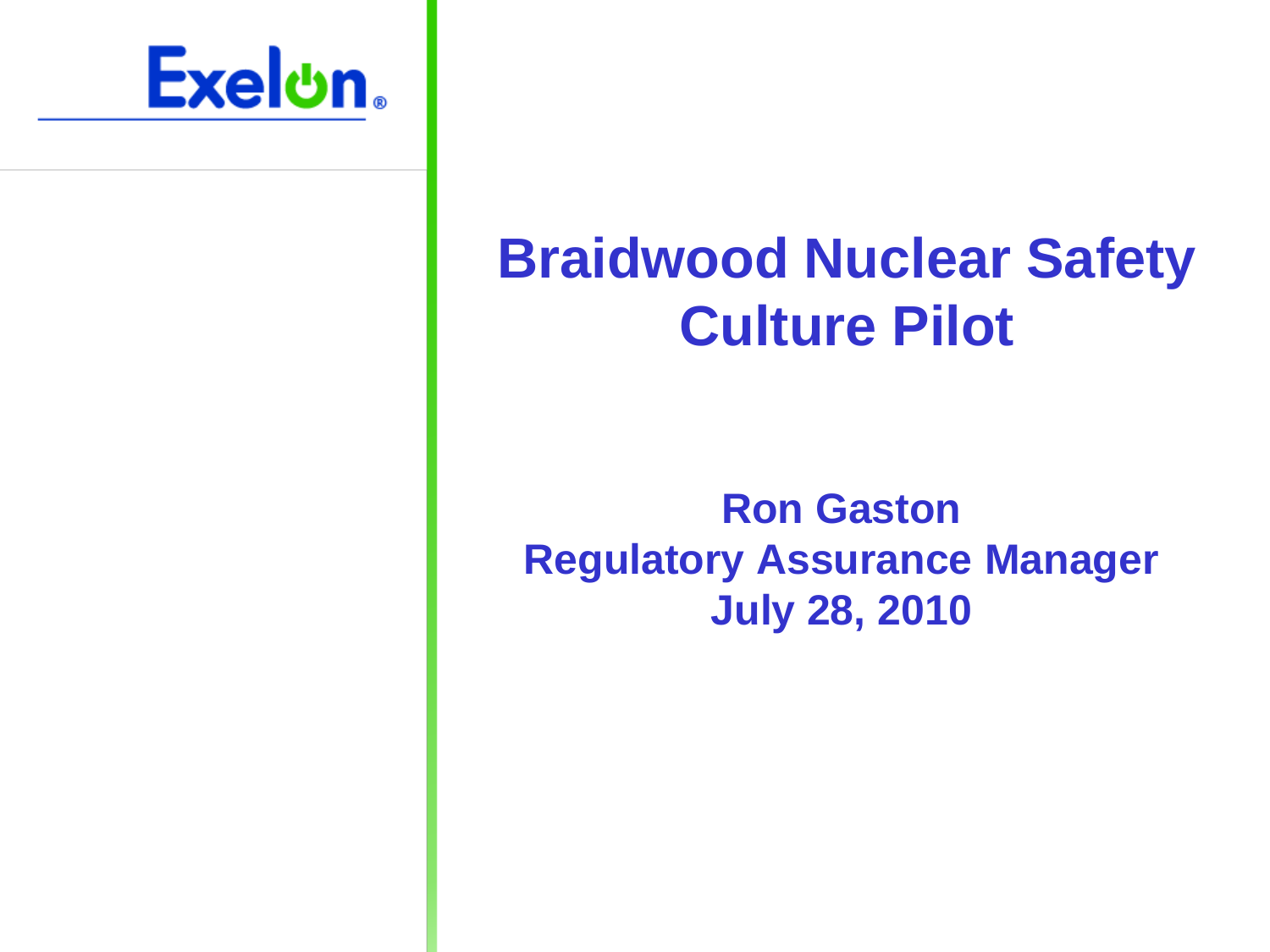- Site specific procedure developed based on existing Exelon practices and NEI guidance
- Braidwood implemented all three phases
	- 4 Monitoring Panel Meetings
	- 1 Semi-Annual Senior Leadership Team (SLT) Review
	- 1 Independent Nuclear Safely Culture Assessment (NSCA)

 All three phases assessed data against the INPO Nuclear Safety Culture Principles and Attributes

 $\checkmark$  NRC observed implementation of all three phases

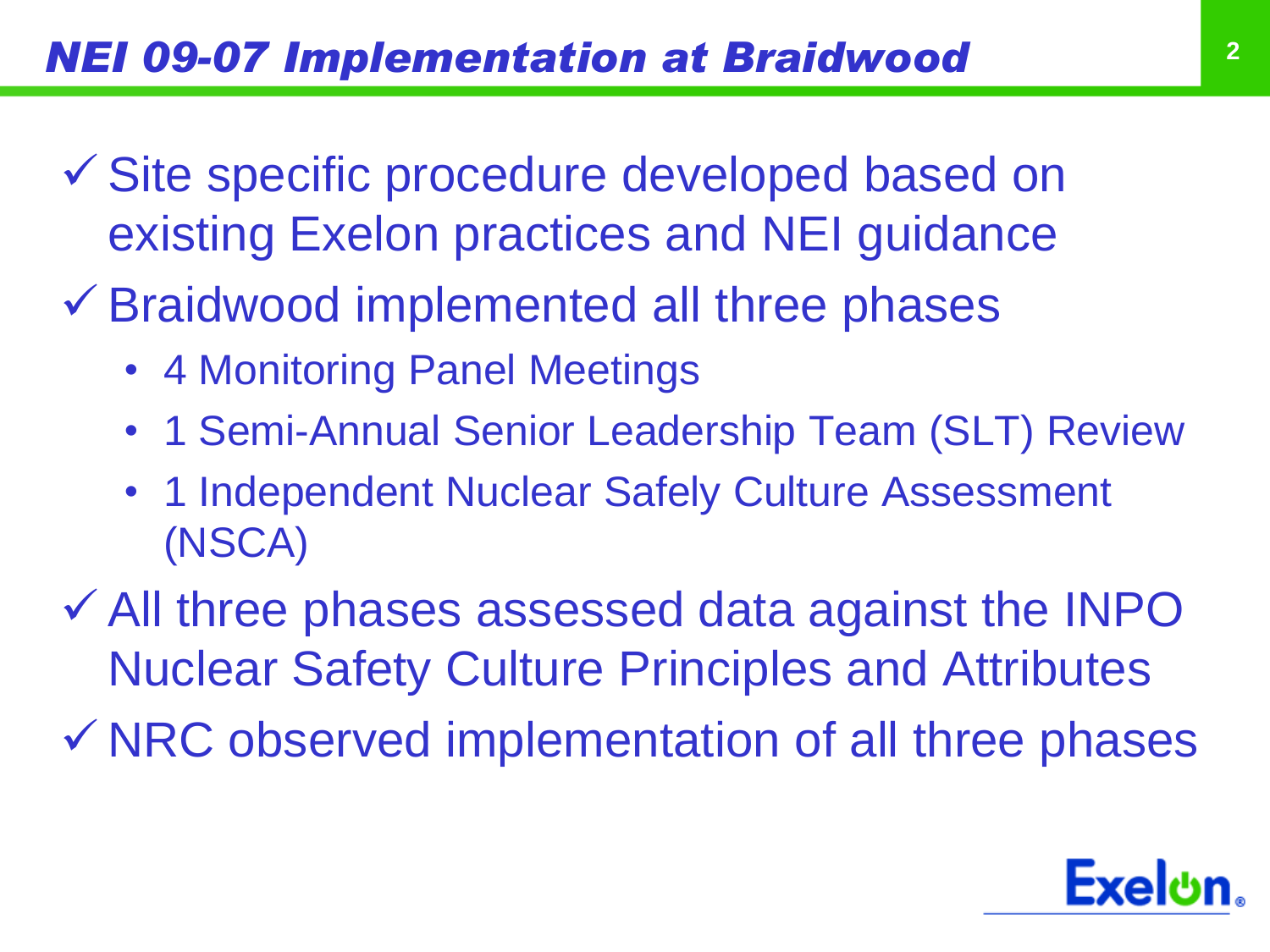- Consists of Plant Manager, Oversight Manager, HR Manager, Regulatory Manager, and Performance Improvement Manager
- $\checkmark$  Meetings held on a two month frequency
- Process inputs provided in advance for review and preliminary binning
	- Condition reports tagged with Safety Culture trend code
	- CAP investigations (Root Cause, Apparent Cause) and feedback
	- NRC findings and violations, referred allegations
	- Nuclear Oversight elevations, assessments and audits, concerns
	- HR investigations / disciplines and ECP cases
	- Offsite Review Committee minutes and findings
	- Selected site performance indicators

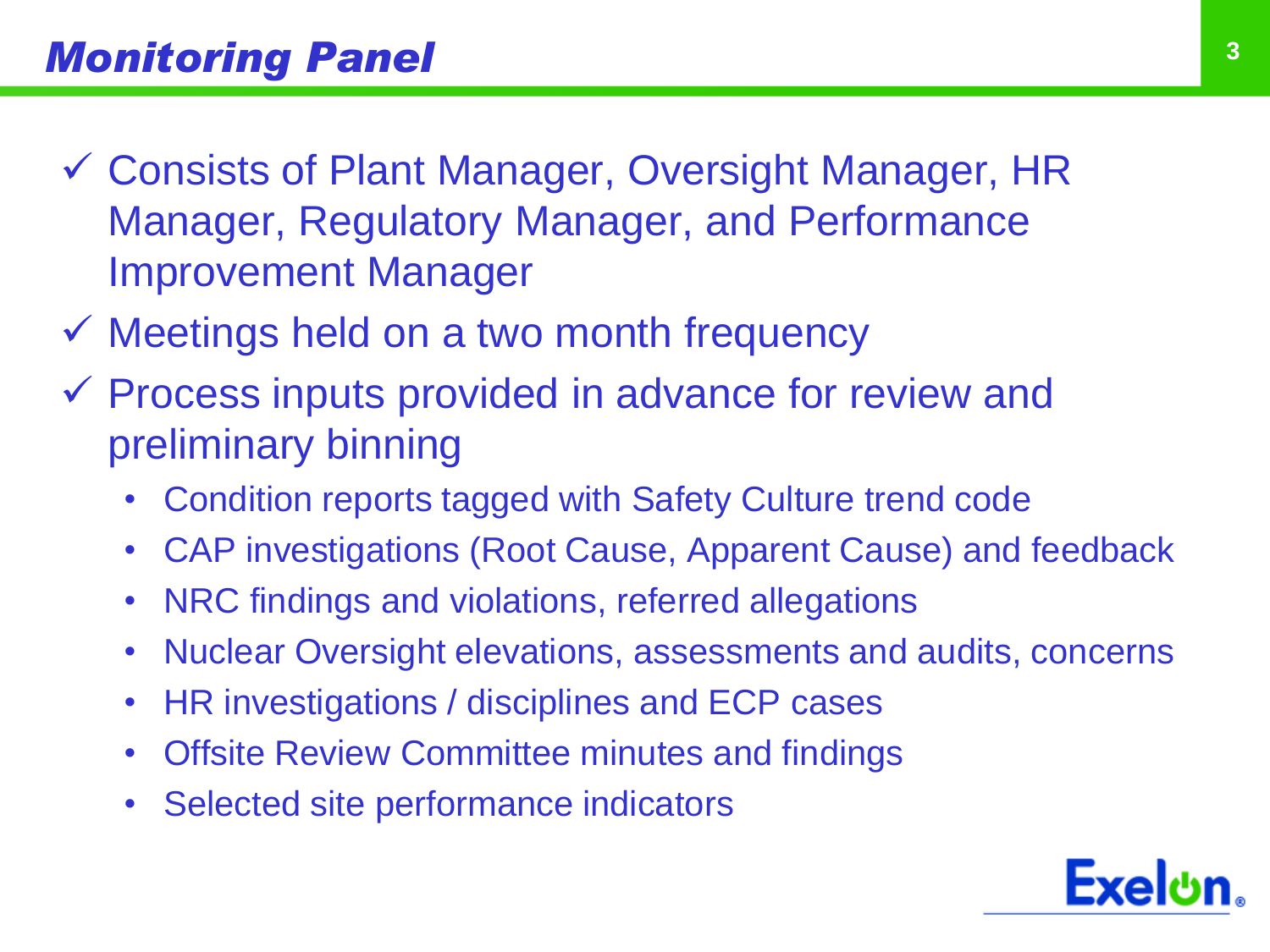- $\checkmark$  Meeting involves process input reviews to identify issues at low level and provide oversight of corrective actions
	- Discussion of previous actions items / trend reviews
	- Collegial review of each individual input
	- Bin inputs that represent a weakness in a safety culture principle
	- Identify issues for short term actions
- Monitoring Panel provides a forum for regular reflection and assessment of safety culture health
	- Aggregate review of broad scope of inputs provided oversight and engagement on safety culture
	- Identified specific departments or plant issues influencing safety culture

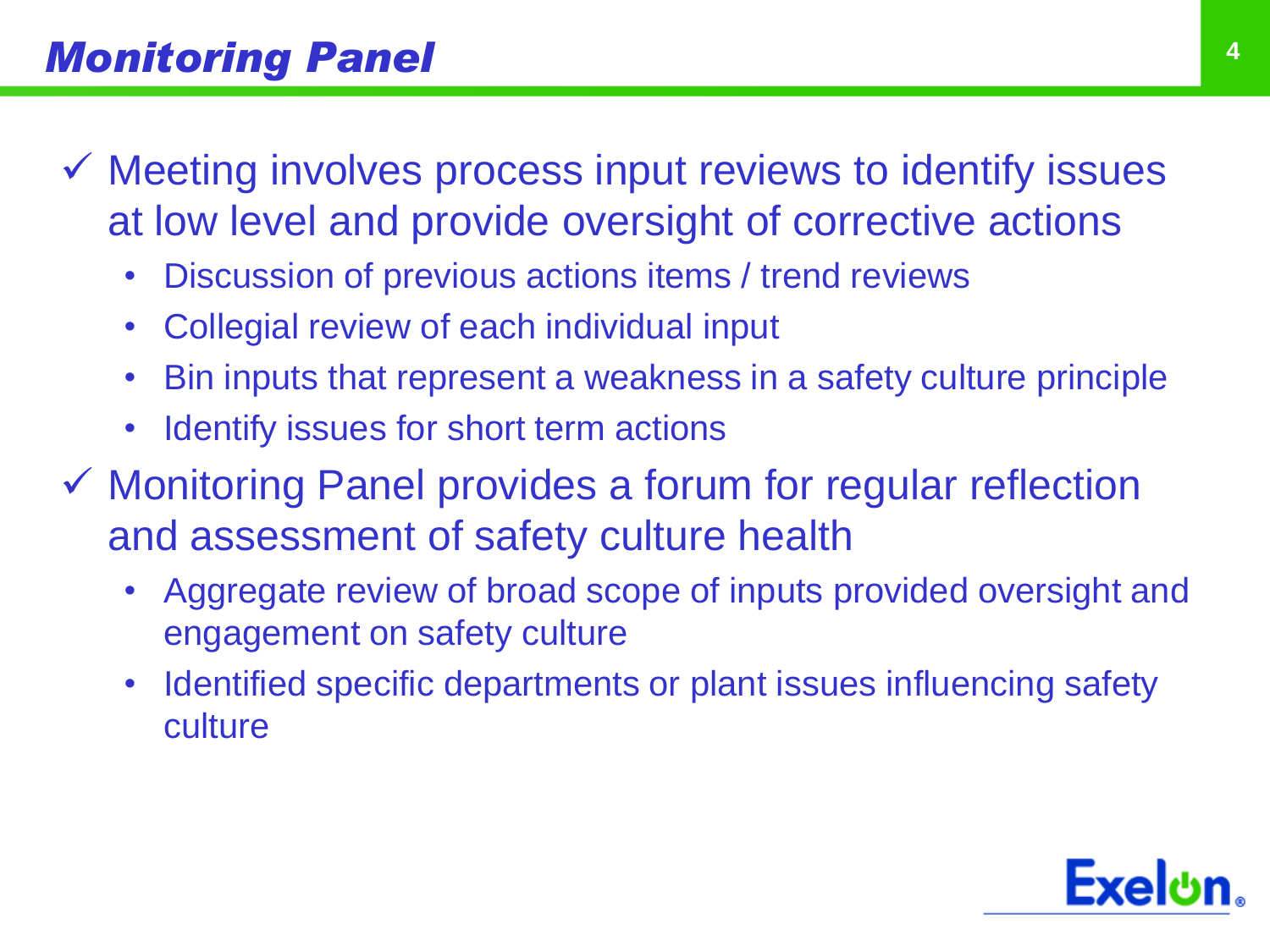- Utilized Monitoring Panel data and SLT judgment to reach consensus on site's implementation of each safety culture principle
- $\checkmark$  Identified safety culture improvement opportunities
	- Principle 3 Organizational Trust
		- Long-term issues not being resolved
		- Communication challenges
	- Principle 5 Nuclear is Recognized as Special
		- Cross-functional human performance issues
	- Principle 7 Organizational Learning
		- Investigation and issue resolution weaknesses

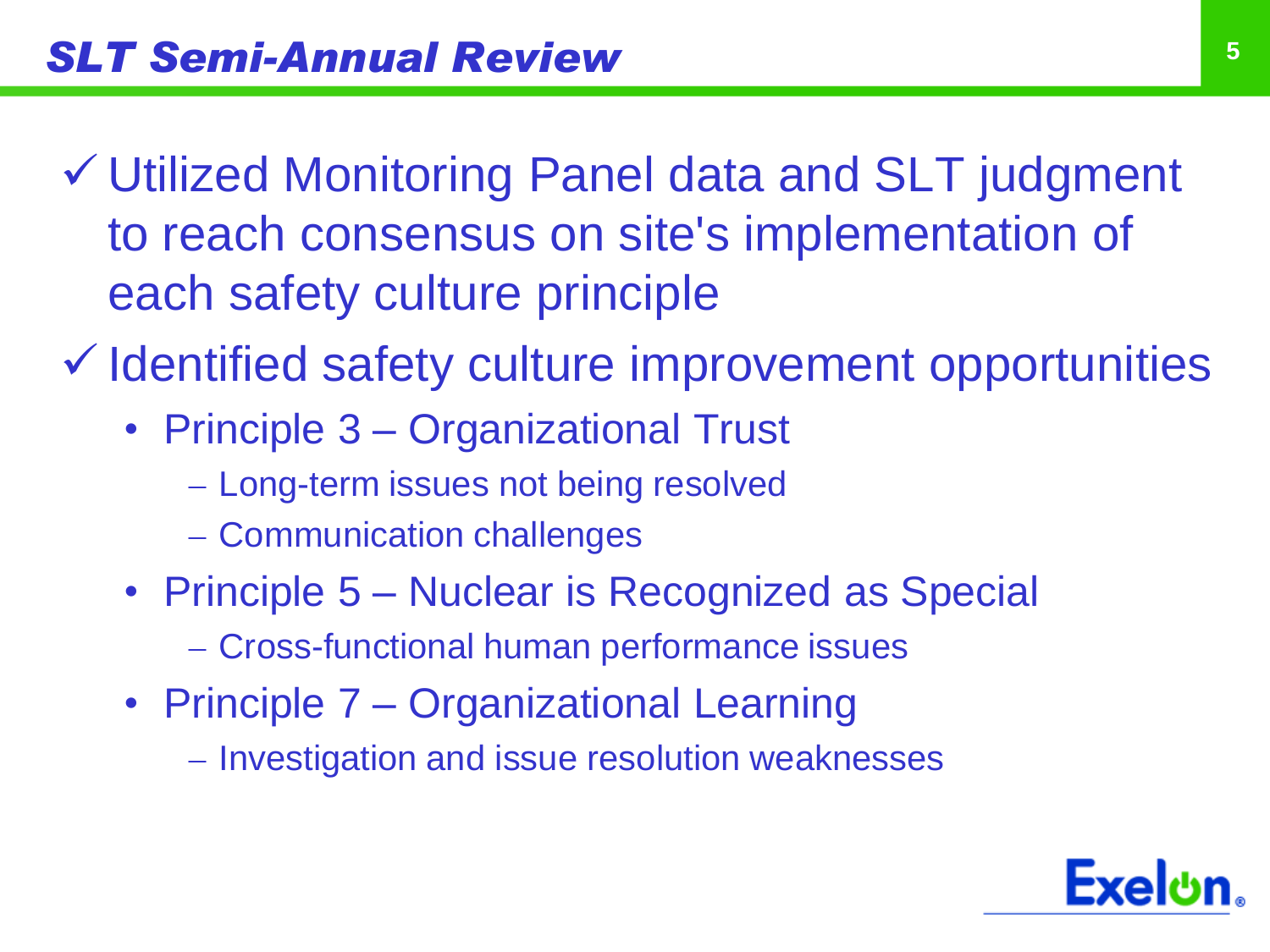- $\checkmark$  Independent assessment against the eight INPO principles
- Two phases: Survey (65% response) and Onsite Assessment
- Onsite Assessment
	- 74 interviews of site personnel and 4 meeting observations
	- Interview questions based on INPO safety culture principles and attributes
- **√ 3 Positive Observations, 5 Negative** Observations, and 4 General Observations

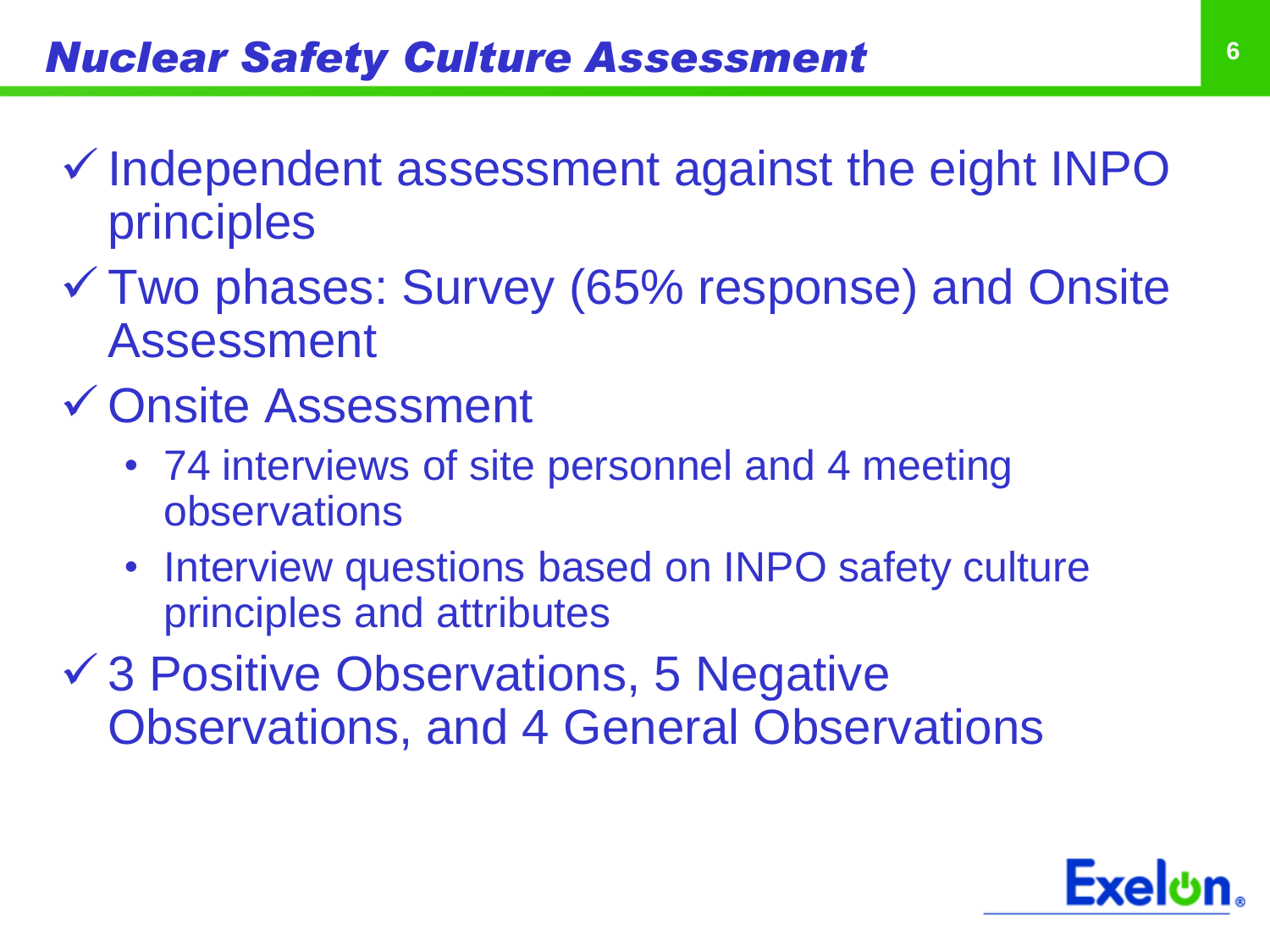- Monitoring Panel identified safety culture weaknesses in specific departments and with specific site issues
- Monitoring Panel binning and focus areas were consistent with independent NSCA observations
- SLT review challenged sites actions / progress related to resolving NSCA negative observations
- SLT review identified Improvement Opportunity in Principle 7 – Organizational Learning
	- Consistent with Oversight / Offsite Review Board feedback of recent decline in CAP performance
- $\checkmark$  NSCA and SLT review noted effective site action and improvements in decision making – consistent with recent NRC feedback related to existing SCCI

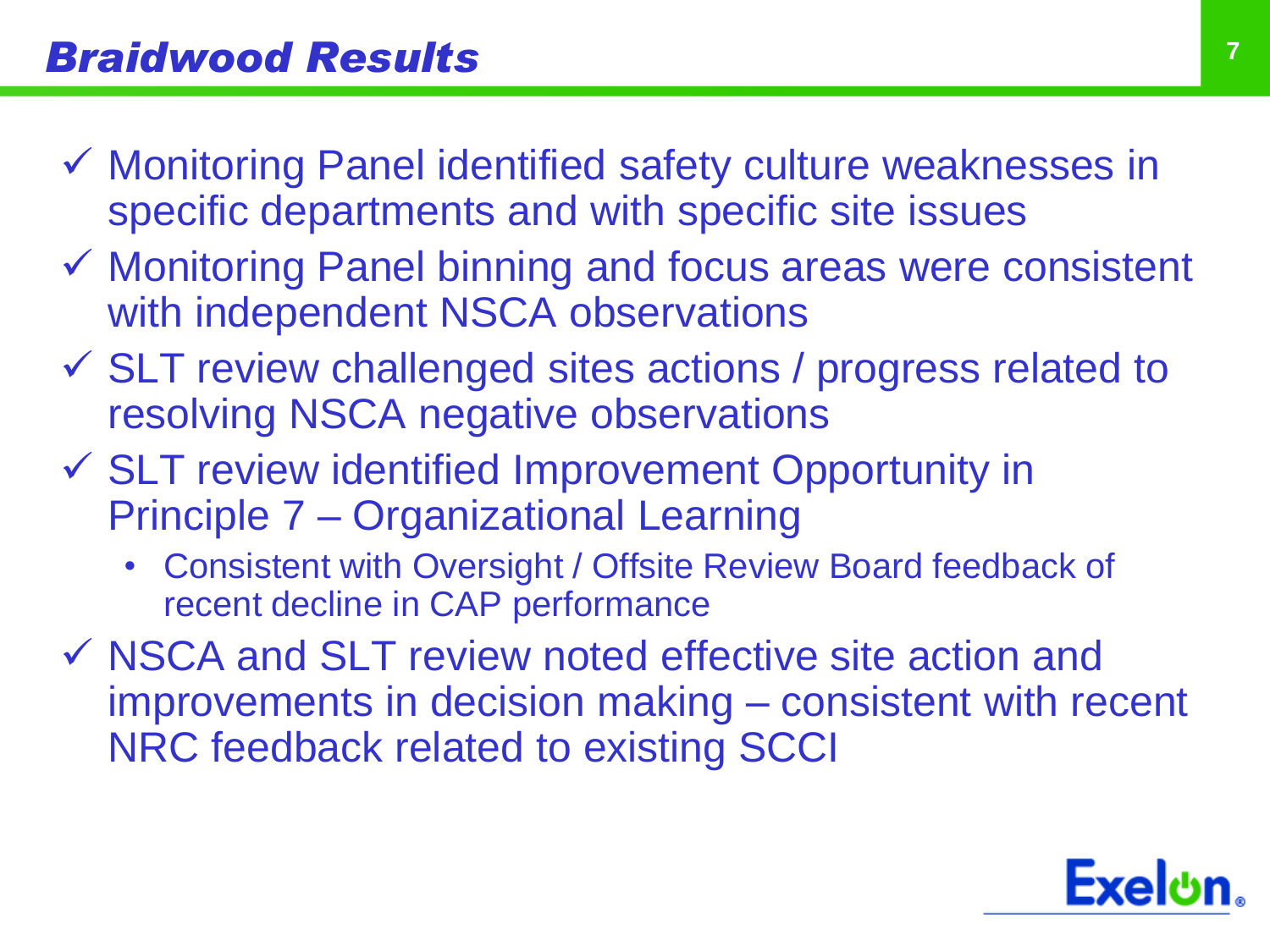- $\checkmark$  Monitoring Panel bin process now inputs to the safety culture attribute level
- $\checkmark$  Insights from line organization department heads presented to Monitoring Panel
- $\checkmark$  Bin positive behaviors against safety culture principles to identify areas to leverage / benchmark
- Periodic challenge of site disposition of SLT improvement opportunities / NSCA observations
- $\checkmark$  Improved communication of results to requisite levels of the organization